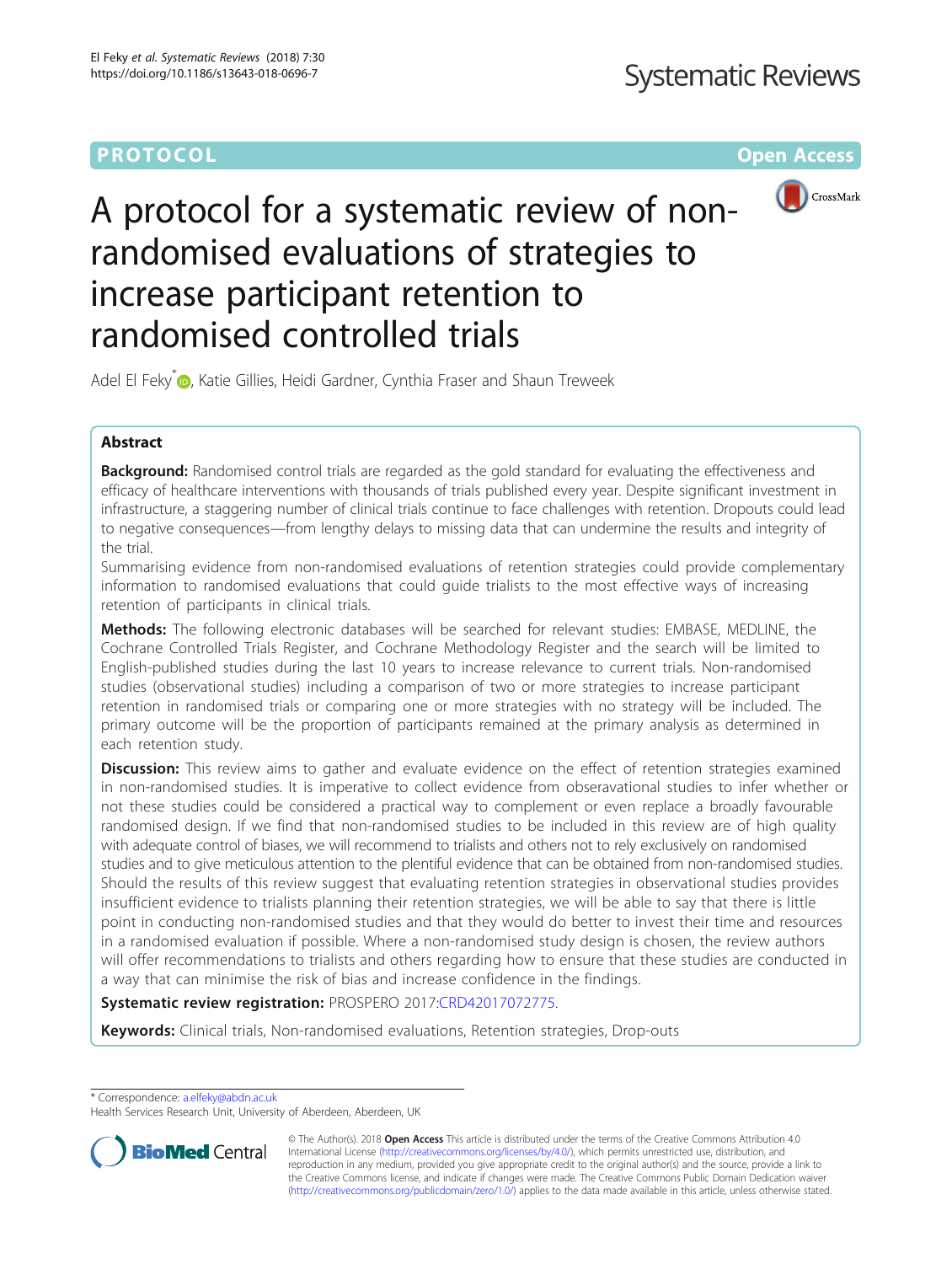## Background

Retention of participants is essential to ensure the statistical power and internal validity of clinical trials. High attrition rates reduce power and can bias the estimates of intervention effect, especially if participants lost to follow-up are different from those retained at follow up or if differential attrition is evident between the intervention and control groups in a randomised trial [[1\]](#page-5-0). In a review which evaluated missing outcome data in randomised trials published in four major journals, it was found that 89% of studies reported some missing data and 18% of studies had more than 20% of participants with partly missing outcome data [\[2](#page-5-0)]. Recent work with a 2004–2016 cohort of trials funded by the UK Health Technology Assessment Programme reported the median proportion of randomised participants retained to be 89%, meaning that 50% of trials did not have primary outcome data for more than 11% of participants [[3\]](#page-5-0).

It is generally accepted that a trial with under 5% loss to follow-up will have a little bias, while missing outcome data from more than 20% may pose a major threat to the validity of the study [\[4\]](#page-5-0). Some trial results, however, can be far more vulnerable to missing data than this suggests. The Fragility Index, a way of assessing how fragile a trial conclusion developed by Michael Walsh and colleagues [[4\]](#page-5-0) often shows that what is considered statistically significant at  $P < 0.05$  can be turned insignificant by a handful of events going in the opposite direction. Crucially, these authors found that for 53% of trials, the number of event swaps needed to change the conclusion was less than the number lost to follow-up. While modest missing data can be handled with statistical methods, the risk of bias can remain [[5\]](#page-5-0) and it is impossible to meaningfully fix substantial missing data by statistical means [\[6](#page-5-0)].

Attrition is therefore an important and often underestimated concern for randomised trials, and it is imperative that trialists plan to achieve as close to complete follow-up as possible. Evaluations to explore effective retention strategies have increased recently but still comes a distant second to recruitment in terms of the volume of studies [\[7](#page-5-0)]. Different retention strategy themes were identified in three systematic reviews: 1) contact and scheduling methods, 2) characteristics of follow-up visits, 3) non-monetary incentives, 4) monetary incentives, 5) reminders to non-respondents, 6) intensive tracking efforts, 7) description of the study, 8) study benefits, 9) reimbursement and 10) involvement of the community [[7](#page-5-0)–[9](#page-6-0)]. Notwithstanding the knowledge acquired from these reviews, an important limitation is that they did not provide a detailed exploration of retention strategies and potentially disregarded other strategies or themes that may have been evaluated using

non-randomised designs. They also did not give much attention to the pre-trial stage, where the likelihood of identifying and addressing future problems is greatest.

The potential contribution that randomised and nonrandomised studies can make to the evaluation of effectiveness has provoked considerable controversy [[10](#page-6-0)]. A randomised controlled trial (RCT) is considered as the gold standard design for the assessment of the effectiveness and efficacy of healthcare interventions [[11](#page-6-0)]. Nevertheless, some do not consider RCTs to be the most suitable design to evaluate complex and contextdependent interventions [[12,](#page-6-0) [13\]](#page-6-0). Several scenarios remain where an RCT may be inappropriate, unneces-sary, or impossible [\[14](#page-6-0)]. Non-randomised studies, such as controlled and uncontrolled before-after studies, are often undertaken to obtain evidence on the effectiveness of interventions that cannot be randomised, or which are highly unlikely to be tested in randomised studies or where randomisation was simply not considered for one reason or another. In certain circumstances, randomisation may be misleading where the random allocation process may have an influence on the effectiveness of the intervention. Furthermore, experimentation may be practically impossible as investigators may not agree that important uncertainty exists about the relative effectiveness of different interventions and thus regard the study to be unnecessary or unethical.

### The rationale behind conducting this review

Including non-randomised effect evaluations in systematic reviews could be viewed as problematic, particularly when appraising study quality and the likelihood of selection bias and its impact on study results [\[15\]](#page-6-0). However, a recent Cochrane review of reviews has shown that there is insufficient evidence of significant effect estimate differences between RCTs and observational studies (79% of the included reviews showed no significant differences between observational studies and RCTs) [[16](#page-6-0)]. Evidence from this Cochrane review suggests that observational studies can be conducted with sufficient rigour to provide complementary evidence or replicate the results of randomised trials. Moreover, we think that the systematic evaluation of what is expected to be a considerable amount of research is crucial (chiefly because without collecting and critically analysing these studies, they are currently disregarded), worthwhile (as there might be significant unknown effects), and will provide tangible results for the trials stakeholders regardless of whether the outcomes support one or more interventions.

To our knowledge, this is the first systematic review that aims to synthesise evidence from non-randomised evaluations of retention strategies in order to supplement existing randomised trial evidence, which together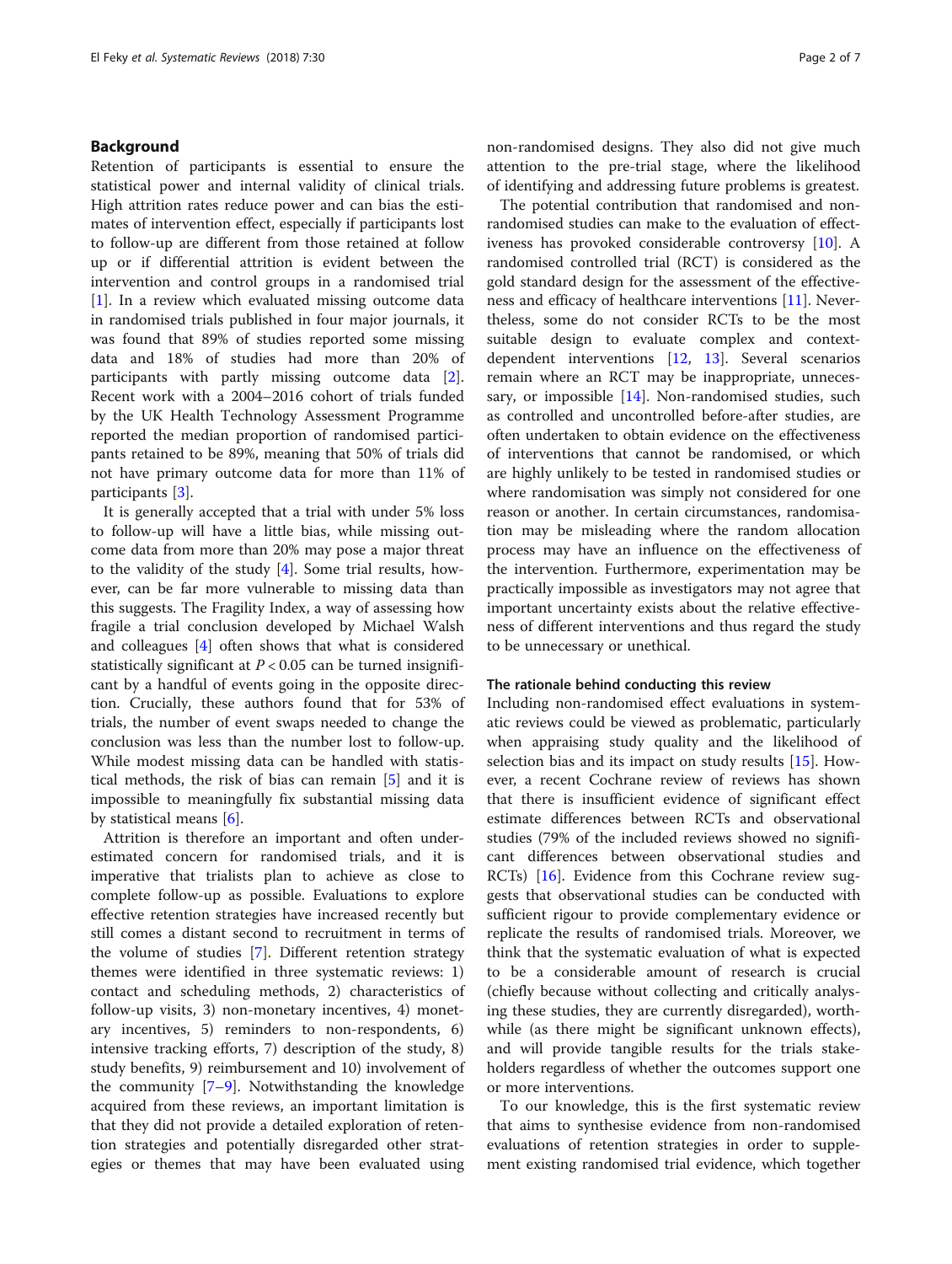can contribute to optimising rates of retention success in RCTs. It is possible that our review might find that non-randomised retention strategy evaluation has little benefit, in this case, review authors will offer guidance to trialists and others to ensure that these studies are conducted in a way that can be considered comparable to a well-designed randomised study.

## **Objectives**

- To provide a comprehensive review of retention strategies examined through non-randomised study designs.
- To measure the effect of strategies to promote retention on the number of participants retained in randomised trials and to explore whether the effect varied by trial setting, trial strategy, and retention behaviour (non-return of questionnaires, nonattendance at follow up visits and active withdrawal (i.e. through participant request of no further follow up) from the trial).

## Methods

The systematic review protocol was developed according to the Preferred Reporting Items for Systematic review and Meta-Analysis Protocol (PRISMA-P) guidelines statement, and the PRISMA-P checklist is endorsed (Additional file [1\)](#page-5-0). This protocol will be made publicly available.

## Inclusion criteria

## Studies to be included

Non-randomised studies comparing two or more strategies to increase participant retention in randomised trials or comparing one or more strategies with no strategy. Non-randomised or observational studies are defined as any quantitative study testing the effectiveness of retention strategies where participants have been allocated to the intervention and control groups by a method that is not random. Eligible non-randomised study designs include observational studies, cohort studies, before-and-after studies, case-control studies, historically controlled studies, uncontrolled longitudinal studies, interrupted time series, and uncontrolled before-and-after studies. The retention trials should be nested in real "host" trials (including feasibility studies) but not hypothetical trials.

## **Participants**

Participants from any gender, age, language, cultural, and geographic group will be considered. Studies in healthcare (including different disease areas and all disciplines) and non-healthcare (social sciences, education) topics will be included.

## Types of interventions

Any strategy designed to optimise retention directed towards the participant, clinician, or researcher will be considered. Trials that include a combination of strategies to improve retention will also be included. The following strategies could be included:

- Strategies that motivate participants or clinicians (e.g. gifts or monetary incentives) with a primary focus on collection of outcome data;
- Strategies that aim to facilitate communication with participants (e.g. telephone follow-up);
- Methodology strategies (e.g. different questionnaire formats or variations in the frequency of follow-up visits);
- Multifaceted strategies (e.g. intensive tracing efforts to locate study participants).
- Strategies that maximise rapport with study participants (e.g. behavioural and motivational strategies).
- Relevance of outcome selection (e.g. disease specific vs generic)

#### Outcome measures

Primary outcomes The primary outcome will be the number of participants retained at the primary analysis point as stated in each retention study. In cases where the time points to measure the primary outcome are not predetermined, the first time point reported will be considered. Where retention at different time points is stated and no definite time point for the primary outcome for the retention study is reported, the closest time point to the intervention in the retention study analyses will be considered.

Secondary outcomes Retention at secondary analysis points and cost of retention strategy per participant.

## Exclusion criteria

- Studies published before 2007
- Studies where retention strategies are not the primary focus.
- Studies that do not provide retention outcomes.
- Studies that only examine predictors of loss to follow-up.

Search strategy The search strategy was constructed in discussion with an information specialist (CF) with expertise in healthcare databases and systematic reviews. EMBASE, MEDLINE, the Cochrane Controlled Trials Register, and Cochrane Methodology Register will be searched. The search will be limited to Englishpublished studies during the last 10 years to increase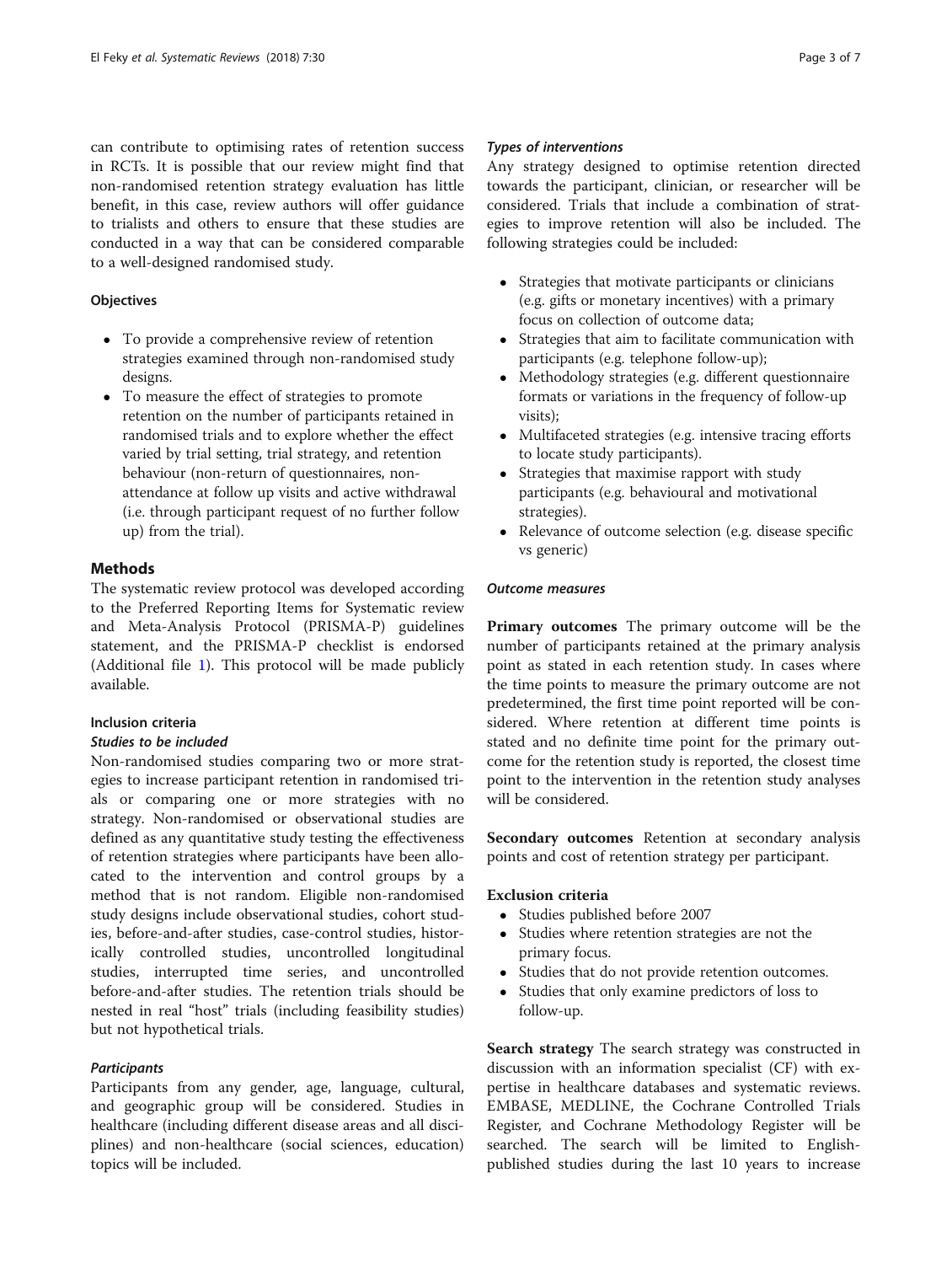relevance to current trials. The search strategy contains both medical subject heading (MeSH) and non-MeSH terms. The search strategy combines text and vocabulary words for concepts such as "retention", "attrition", "loss to follow-up", and "participant dropouts".

Other search methods will include hand-searching of reference lists of systematic reviews of randomised retention strategies to identify studies that were excluded on account of being not randomised. All retrieved citations will be screened by two independent reviewers to determine eligibility.

The following multifile search strategy for MEDLINE and EMBASE (OVID) will be adapted for the other databases listed.

- 1 (attrition adj2 (minimi\$ or prevent\$ or lessen\$ or decreas\$ or reduc\$)).tw.
- 2 (drop\$-out\$ adj2 (minimi\$ or prevent\$ or lessen\$ or decreas\$ or reduc\$)).tw.
- 3 (dropout\$ adj2 (minimi\$ or prevent\$ or lessen\$ or decreas\$ or reduc\$)).tw.
- 4 (strateg\$ adj2 (dropout\$ or drop\$-out\$)).tw.
- 5 ((lost or loss) adj2 (follow-up or followup)).tw.
- 6 (withdrawl\$ adj2 (minimi\$ or prevent\$ or lessen\$ or decreas\$ or reduc\$)).tw.
- 7 (strateg\$ adj2 (attrition or followup or followup)).tw.
- 8 (retention adj5 (increas\$ or encourag\$ or maximi\$ or promot\$ or improv\$ or influenc\$ or success\$)).tw.
- 9 (compliance adj2 (increas\$ or encourag\$ or maximi\$ or promot\$ or improv\$)).tw.
- 10 (strateg\$ adj2 response\$).tw.
- 11 (questionnaire\$ adj3 respon?e\$ adj2 (strateg\$ or increas\$ or encourag\$ or maximi\$ or promot\$ or improv\$)).tw.
- 12 (retention adj1 rate\$).tw.
- 13 (attrition adj1 rate\$).tw.
- 14 (follow up adj1 rate\$).tw.
- 15 (retention adj3 (strateg\$ or intervention? or method\$ or technique\$)).tw.
- 16 (compliance adj3 (strateg\$ or intervention? or method\$ or technique\$)).tw.
- 17 (questionnaire\$ adj3 response\$ adj2 (method\$ or technique\$)).tw.
- 18 ((incentive\$ or reminder\$ or method\$) adj3 (Retention or respon?e\$)).tw.
- 19 (difficult\$ adj2 (retain\$ or retention)).tw.
- 20 (retention adj3 (participant? or subject? or patient?)).tw.
- 21 ((increase or maintain\$) adj3 (partipa\$ or respon?e\$ or compliance)).tw.
- 22 Patient Dropouts/use ppez
- 23 Patient Dropout/use emef
- 24 or/1–23
- 25 research subjects/use ppez
- 26 research subject/use emef
- 27 exp. Clinical Trials as Topic/use ppez
- 28 exp."clinical trial (topic)"/use emef
- 29 Observational Study as Topic/
- 30 ((research or trial? or study or studies or pilot or program\$ or longitudinal or prospective or retrospective) and (attrition or drop\$ out\$ or dropouts or withdrawl\$ or follow up or retention or retain\$ or compliance or participation or recruit\$ or engag\$)).ti.
- 31 or/25–30
- 32 24 and 31
- 33 (letter or editorial or comment or note or abstract).pt.
- 34 32 not 33
- 35 limit 34 to english language
- 36 limit 35 to yr. = "2010–2017" [Embase 3890 MEDLINE 3085]
- 37 limit 36 to yr. = "2010–2014"
- 38 remove duplicates from 37
- 39 limit 36 to yr. = "2015–2017"
- 40 remove duplicates from 39
- 41 38 or 40

Data management The EndNote reference management software will be used to manage the search results, and the EndNote de-duplication tool will be applied to remove any duplicate records. An Excel spreadsheet will be used to track all inclusions/exclusions that will help us to develop a Preferred Reporting Items for Systematic Reviews and Meta-Analyses (PRISMA) flow diagram when the screening process is carried out.

Identification of eligible studies The abstracts of all records retrieved from the search will be screened by two independent reviewers. The full-text check will be carried out for all potentially eligible studies by two independent review authors. Where necessary, study authors will be contacted to seek information that will resolve any questions regarding the eligibility of studies. Any disagreements among review authors will be discussed and resolved. Where necessary, a third reviewer will be involved to adjudicate unresolved disagreements.

Data extraction Two reviewers will independently extract information from each of the included studies using a standardised data extraction form designed for the purpose of the review. Data to be extracted for the host trial will be objective, trial setting, clinical area, and comparators. For the nested retention study, data for start time relative to the host trial, number of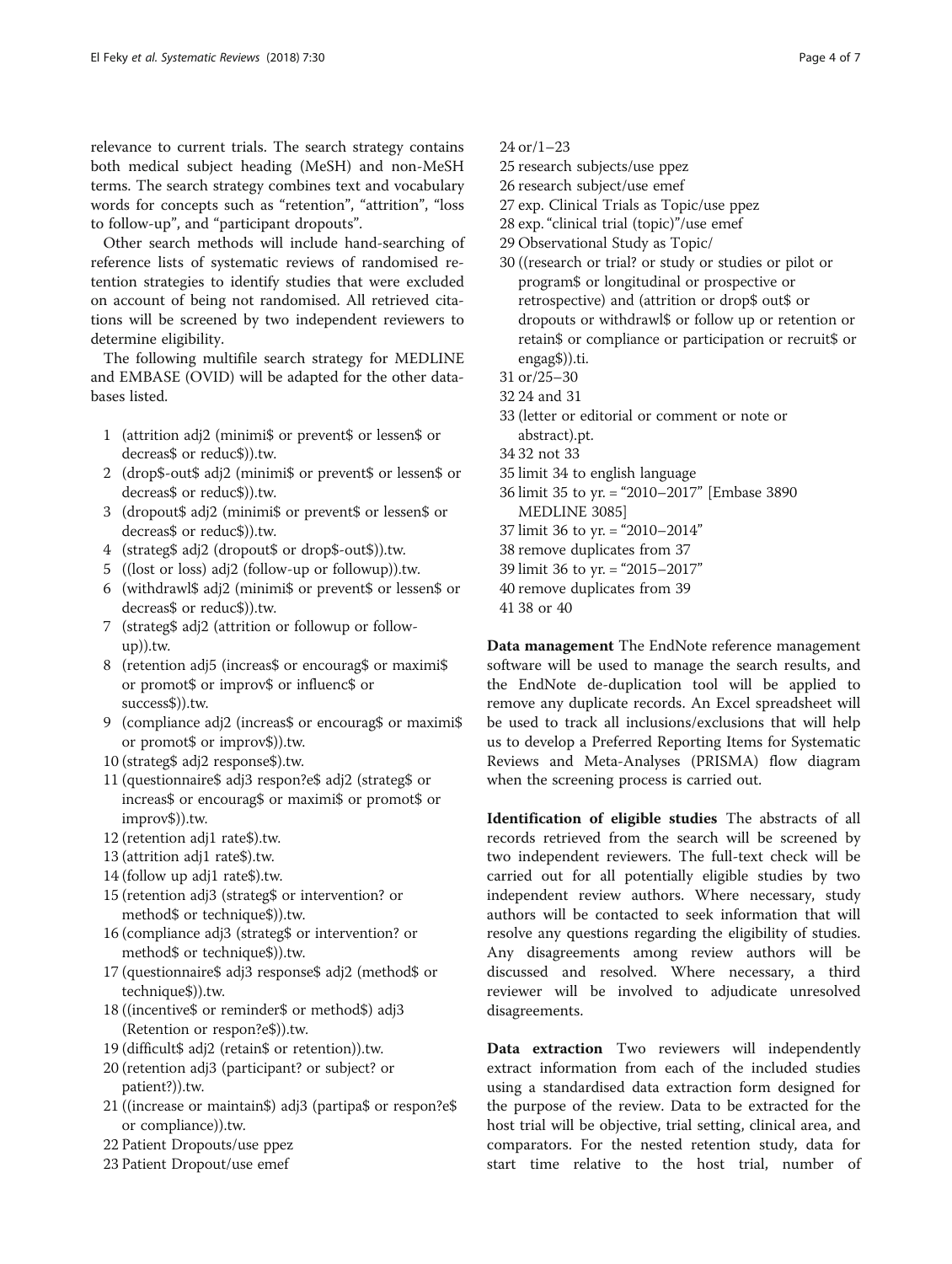participants, objective, primary outcome, and method of follow-up will be extracted. Details of the retention intervention will include type, timing and frequency of administration, method of allocation, numbers allocated to groups and retained at primary analysis, and data necessary to assess the risk of bias. Retention strategies and retention rates at different follow-up time points will be extracted independently. Any disagreement will be discussed and resolved. Where necessary, a third reviewer will be involved to adjudicate unresolved disagreements. Where required, corresponding authors will be contacted to seek additional information.

Quality assessment of included studies The Cochrane ROBINS-I ("Risk Of Bias In Non-randomised Studies of Interventions") [[17\]](#page-6-0) tool will be used to appraise the quality of included studies. The tool offers a structured and comprehensive approach for the assessment of nonrandomised studies of interventions. Central features of ROBINS-I include the use of signalling questions to guide risk of bias judgements within seven bias domains. The quality assessment will be carried out by two review authors. Any disagreement will be discussed and resolved. Where necessary, a third reviewer will be involved to adjudicate unresolved disagreements. Where necessary, study authors will be contacted for additional information to clarify study methods.

Assessment of heterogeneity Where study population, intervention, and outcome data are adequately similar to justify pooling the results in a meta-analysis, visual evidence of heterogeneity in forest plots will be investigated together with statistical evidence of heterogeneity using the chi-square statistic, and the  $I^2$  test will be used to quantify the degree of heterogeneity [[18\]](#page-6-0). Where significant heterogeneity is found ( $I^2 \ge 50\%$ ), informal explanations will be conducted and the random-effect model will be used to summarise data where appropriate.

Data analysis and synthesis If the included studies are statistically homogeneous ( $l^2$  <50%), a meta-analysis using a fixed-effect model will be performed. Otherwise, the random-effect model will be employed. The causes of heterogeneity will be evaluated to supplement choice of the model using the Cochrane Handbook for Systematic Reviews of Interventions Version 5.1.0 [[19](#page-6-0)].

It is anticipated that there will be much diversity in the included studies. Where it is not appropriate to perform a meta-analysis, included studies will be combined in a narrative synthesis. To ensure the synthesis is a rigorous and transparent process, review authors will meet to discuss and categorise different retention strategies from the included studies. Firstly, reviewers will review the strategies independently and assign each

retention strategy to the relevant category. The independent results will then be discussed and differences will be reconciled before a final list of major retention categories is provided.

Measures of the effect For dichotomous outcomes (retention or attrition rates), risk ratios and their 95% confidence intervals will be calculated to determine the effect of strategies on participant retention. It is not clear how participant benefits or difficulties with strategies will be measured, so the data available will be examined and then the most appropriate effect measure will be determined.

Unit of analysis issues It is anticipated that most of the included studies will be before-and-after studies with the individual participant as the unit of analysis. We will only include clustered studies in the meta-analysis if sufficient data were reported to allow inclusion of analyses that adjusted for clustering; an odds ratio (OR) will be used in the summary effect of the meta-analysis result if the risk difference or risk ratio clustering adjusted analyses were not possible with available data.

Handling missing data The amount and reasons for missing data will be recorded. Every effort will be made to contact study authors for data essential to appraise the quality of included studies, numbers allocated to each group, and number of participants retained at the primary endpoint. When assessing the risk of bias, dropouts will be reported and considered as a potential source.

Assessment of reporting bias Where sufficient data will be available (10 or more studies of the same retention strategy, study population, and outcomes), tests for funnel plot asymmetry will be used to investigate reporting bias.

Assessment of the quality of evidence The Grading of Recommendations Assessment Development and Evaluation (GRADE) system will be used to rate the certainty of evidence from the included studies [[20](#page-6-0)]. Evidence from robust non-randomised studies will be generally graded as low quality. Nevertheless, if the effect yielded by such studies is large enough and there is no clear evidence of bias to explain those effects, the evidence might be rated as moderate or even high quality. GRADE assessments will be applied independently by two reviewers to judge the certainty of the evidence.

## **Discussion**

This review will gather and evaluate evidence on the effect of retention strategies examined in non-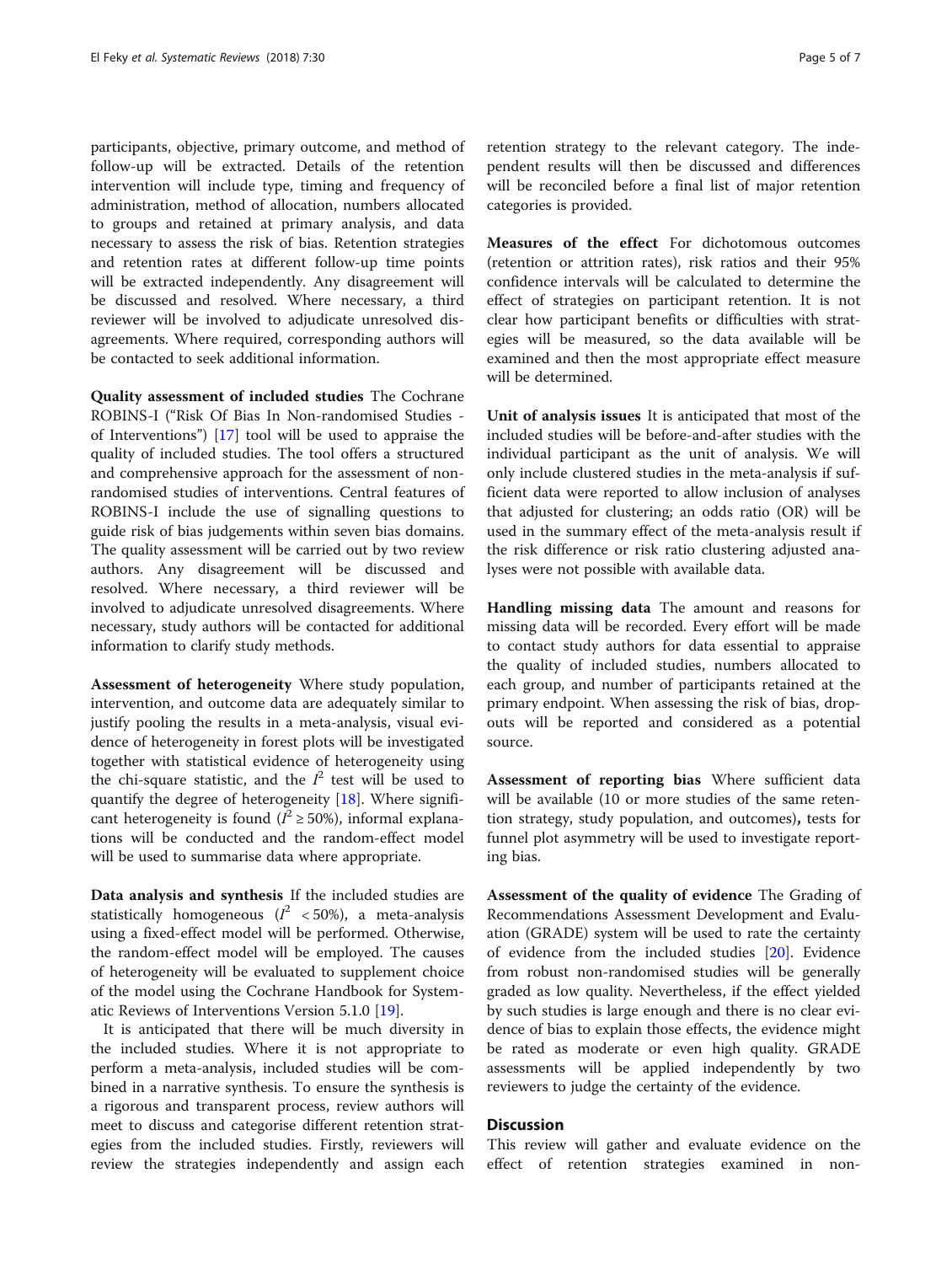<span id="page-5-0"></span>randomised studies. It is clear that many researchers are somewhat dichotomised concerning whether to rely solely on randmoised study designs while searching for evidence on effective retention strategies or to also consider non-randomised studies as a reliable surrogate to randomised studies when conducted with sufficient rigour. Recent evidence suggests that high-quality nonrandomised studies can provide outcomes that are similar to those found in randomised studies and that study quality may have a greater impact on treatment effect size than randmisation alone, denoting that randmisation should not be considered as a sound proxy for overall trial quality [\[16](#page-6-0)]. Therefore, it is imperative to collect evidence from observational studies to infer whether or not these contentious studies could be considered a practical way to complement or even replace a randomised design in some cases. If we find that nonrandomised studies to be included in this review are of high quality with adequate control of biases, we will recommend to trialists and others not to rely exclusively on randomised studies and to direct their attention to the plentiful evidence that can be generated from nonrandomised evaluations. If the included studies are of low quality with inappropriate control of confounding factors that might threaten the validity of findings, review authors will be able to recommend to funders and trial stakeholders that researchers should only consider conducting observational studies of high methodological quality that provide results that can be part of an evidence base to inform trial design decisions. Furthermore, the review might introduce innovative and promising retention strategies that need to be tested in a more rigorous randomised study.

## Additional file

[Additional file 1:](https://doi.org/10.1186/s13643-018-0696-7) There are no additional titles or legends to be included in this systematic review protocol. The PRISMA checklist is endorsed and has been uploaded as a table file. (DOCX 18 kb)

#### Abbreviations

EMBASE: Excerpta Medica dataBASE; GRADE: Grading of Recommendations Assessment, Development and Evaluation; MEDLINE: Medical Literature Analysis and Retrieval System Online; MeSH: Medical subject heading; OR: Odds ratio; PRISMA-P: Preferred Reporting Items for Systematic Review and Meta-Analysis Protocol; RCT: Randomised control trial; ROBINS-I: Risk of Bias in Non-Randomised Studies - of Interventions

#### Acknowledgements

Not applicable.

#### Funding

This work is part of AE's PhD which is funded by the University of Aberdeen Elphinstone Scholarship. The Health Services Research Unit, University of Aberdeen receives core funding from the Chief Scientist Office of the Scottish Governoment Health Directorates. The funder had no role in the protocol development.

#### Availability of data and materials

Not applicable.

#### Authors' contributions

AE, ST, KG, HG, and CF are the contributing authors. AE, ST, KG, and HG commented on the drafts of this protocol. All review authors approved the final manuscript.

#### Authors' information

AE is a PhD student with Trial Forge [\(https://www.trialforge.org/](https://www.trialforge.org/)). His PhD study will both gather and generate evidence regarding what can be done at the pre-trial stage to improve recruitment and retention with the aim of developing guidance to support trialists in making evidence-informed trial design decisions.

KG is a Senior Research Fellow and MRC Methodology Fellow working in methodological research across both the Health Care Assessment and Delivery of Care Programmes within The Health Services Research Unit. HG is a PhD student with Trial Forge. Her project focusses on improving the efficiency of clinical trials, with particular focus on patient recruitment. CF is an Information Specialist at the Health Services Research Unit, providing information support and advice across the Unit's research activities. In particular, she is responsible for the literature searching and reference management for the evidence synthesis team. Her main research interest is the development and assessment of search filters in support of systemmatic reviews and health technology assessments. ST is a Professor in Health Services Research and leading the Trial Forge Group within the Health Services Research Unit. He is active in the field of efficient trial design, particularly pragmatic trial design, improved recruitment and retention interventions for trials, the design of complex interventions, and the effective presentation of research evidence.

#### Ethics approval and consent to participate Not applicable.

## Consent for publication

Not applicable.

#### Competing interests

The authors declare that they have no competing interests.

#### Publisher's Note

Springer Nature remains neutral with regard to jurisdictional claims in published maps and institutional affiliations.

#### Received: 31 October 2017 Accepted: 12 February 2018 Published online: 20 February 2018

#### References

- 1. Fewtrell MS, Kennedy K, Singhal A, Martin RM, Ness A, Hadders-Algra M, et al. How much loss to follow-up is acceptable in long-term randomised trials and prospective studies? Arch Dis Child. 2008;93(6):458–61.
- 2. Wood AM, White IR, Thompson SG. Are missing outcome data adequately handled? A review of published randomized controlled trials in major medical journals. Clin Trials. 2004;1(4):368–76.
- 3. Walters SJ, dos Anjos Henriques-Cadby IB, Bortolami O, Flight L, Hind D, Jacques RM, et al. Recruitment and retention of participants in randomised controlled trials: a review of trials funded and published by the United Kingdom Health Technology Assessment Programme. BMJ Open. 2017;7(3):e015276.
- Sackett D, Strauss S, Richardson W, et al. Evidence-Based Medicine: How to Practice and Teach EBM. 2nd ed. Edinburgh: Churchill Livingstone; 2000.
- 5. Hollis S, Campbell F. What is meant by intention to treat analysis? Survey of published randomised controlled trials. BMJ. 1999;319(7211):670–4.
- 6. Vickers AJ, Altman DG. Statistics notes: missing outcomes in randomised trials. BMJ. 2013;346:f3438.
- 7. Robinson KA, Dinglas VD, Sukrithan V, Yalamanchilli R, Mendez-Tellez PA, Dennison-Himmelfarb C, et al. Updated systematic review identifies substantial number of retention strategies: using more strategies retains more study participants. J Clin Epidemiol. 2015;68(12):1481–7.